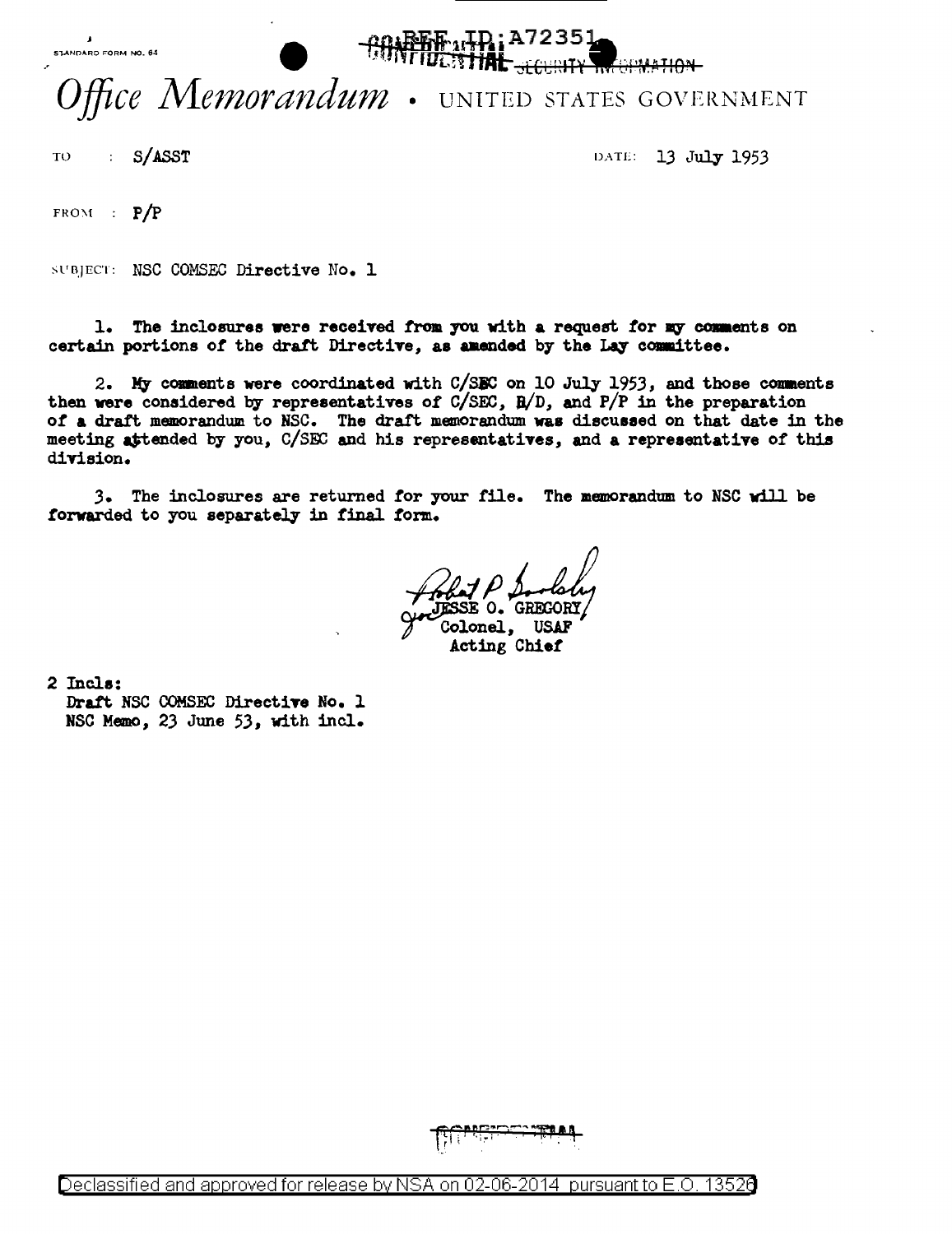

## COMMENTS ON DRAFT PROPOSED NSC DIRECTIVE ON COMSEC, DATED 23 JUNE

## A. Important items:

1. Page 6 paragraph 2a. The Secretary of Defense is designated, in this version, as Executive Agent of USCSB rather than of the Government. This suggests an idea for a way out of much of our difficulties. Under the set up as proposed, SECDEF is both above and below the Board. He executes their policies, and presumably if he doesn't like them, he dons his Special Committee hat and changes them. It is suggested that serious consideration be given to designating the Director, NSA as Executive Agent for the Board in COMSEC matters. In actuality he will be anyhow. He could still perform his functions, with respect to the Military Departments, under the immediate direction of the Joint Chiefs of Staff.

2. Page 7 paragraph (1) (a), (1) (b), page 11 paragraph (3). Instead of repeating "subject to review by the Board in event of disagreement", a phrase which appears somewhat undiplomatic, suggest an additional paragraph be added on page 13 as paragraph 3e which reads somewhat as follows:

"In any instance where exception is taken to an action or decision of the Director, NSA, the Secretary of a department or the Head or Director of an agency may submit the matter to the Board for review".

3. Page 7 paragraph  $(1)$   $(a)$  and  $(1)$   $(b)$ . This version completely deletes two of the most important functions of the Director, NSA, in the CONSEC field - those of prescribing the cryptoprinciples incorporated or to be incorporated and of prescribing the cryptosecurity rules, regulations and instructions for the operation and use of cryptosystems. It is vital to a successful COMSEC charter that there be a centralized authority for determining these matters and for approving such matters submitted by other Departments and Agencies. Imagine the Board attempting to settle the AFSAM 7 - AFSAM 47 controvergy, the security of AJAX, or the AFSAM 9 - CSP 2308 problem on the basis of a technical consideration of the cryptoprinciples.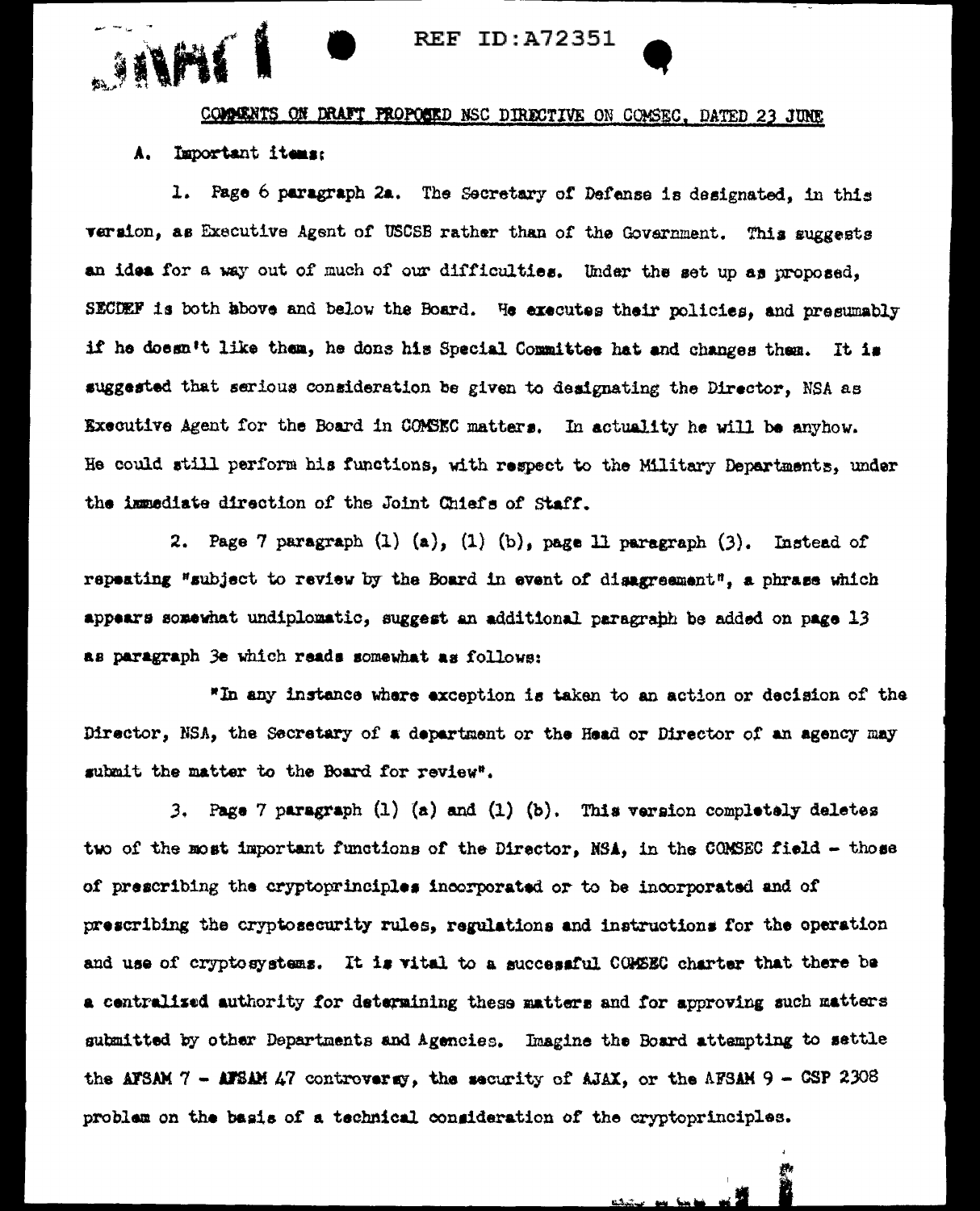## **REF ID: A72351**

4. Page 9 paragraph  $(f)$ . Under the wording as given, the Board could insist on considering every little program for production and procurement. Suggest a rewording as follows:

(f) "Obtain from the departments and agencies their requirements for crypto-equipments and materials, and, in consonance with policies of the Board, establish integrated programs for the production and procurement thereof."

5. Page 9 paragraph  $(g)$ . Suggest a complete rewrite of this paragraph, as follows:

"Establish and conduct a COMSEC research and development program, delegating such research and development projects as may be more effectively so performed to other departments and agencies; review and approve all cryptosecurity research and development programs established or to be established by other departments and agencies; integrate the programs established by other departments and agencies and those conducted by NSA into an overall research and development program designed to achieve a satisfactory state of cryptosecurity for the departments and agencies of the government. Subject to prior approval by the Director, NSA, other departments and agencies may establish and pursue such research and development as may be necessary to support their own cryptosecurity activities."

6. Page 10 paragraph (h). Compatibility of crypto-equipments and materials among themselves must obviously exist or they won't operate. That is meant here is standardization of materials. The word "production" should also be added, in the first sentence, after the word procurement.

7. The complete function of providing the actual cryptomaterials, as given in paragraph (h) page 6 of the draft charter dated 3 March, 1953 has been deleted. Consider this important function should be spelled out, either as an additional sentence in front of the present paragraph (1) on page 10, or preferably as a new paragraph (5) on page 11 "Production and Procurement". With respect to page 10

 $\mathbf{2}$